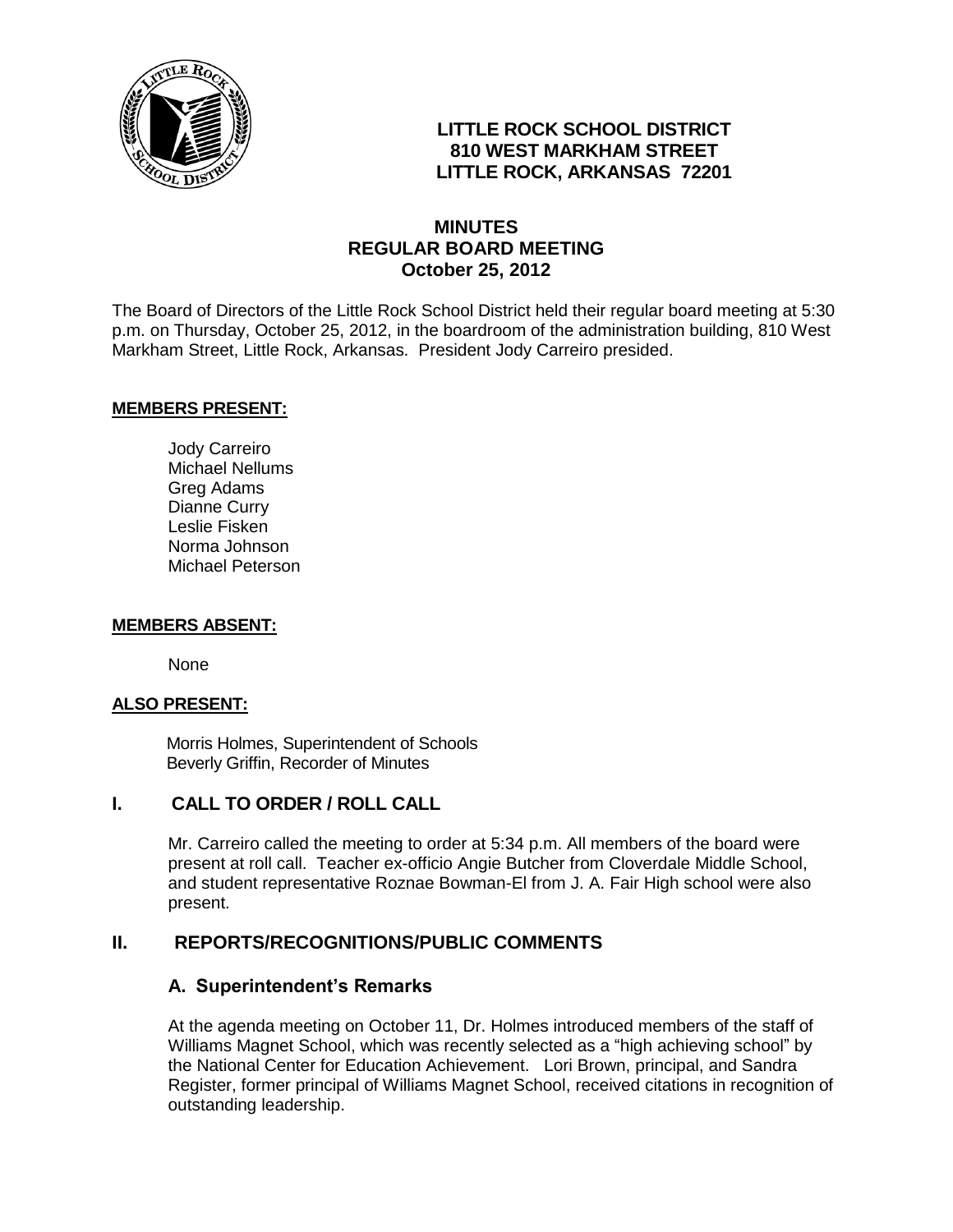Pamela Smith recognized several business and community partners who had recently donated to the LRSD to support parental involvement: Playtime Pizza, Straight Right Fitness & Boxing, Pyramid Gallery & Hearne Fine Art, Capital Cuts, Whole Hog Café, Trio's, Graffiti's, Homer's, Best Buy, Professor Bowl, Rave Motion Picture Theater, Catering to You, and Tease Salon. In addition, Childrens International provided more than 200 bags of school supplies which were used as door prizes at the school open houses.

Adrienne Jung representing Wright, Lindsey & Jennings was recognized for a donation of 81 computers which were used as door prizes at the district's open houses. Sandy Becker received a superintendent's citation for his efforts in coordinating the Computers for Kids program. Mr. Becker recognized Dorothy Teresa Harris from Watson Elementary School. He credited her for the original idea to develop the Computers for Kids Program.

# **B. Partners in Education**

Debbie Milam presented a recently established partnership between **Terry Elementary School** and the **West Little Rock Rotary Club**. Sandra Register and staff from Terry were present, in addition to Nancy Leonhardt, representing the West Little Rock Rotary Club

Dr. Nellums made a motion to accept the partnership. Mr. Peterson seconded the motion, and it **carried unanimously**.

# **C. Remarks from Citizens**

Yolanda Jones addressed the board regarding a situation at McClellan High School where her daughter is a senior. Her daughter was involved in an altercation and other students videotaped the attack. She reportedly had discussed the concerns with the security officers at the school and with the principal. She stated other students had posted the video on You Tube, and her daughter continues to be harassed over the incident. Dr. Holmes asked Ms. Jones to further discuss her concerns with the principal and with Marvin Burton.

# **D. Donations of Property**

Student representative Roznae Bowman-El read the list of donations provided in the board's agenda. Ms. Curry moved to approve the donations presented. Dr. Nellums seconded the motion and it **carried unanimously**.

| <b>SCHOOL/DEPARTMENT</b>          | ITEM                                                                       | <b>DONOR</b>                                                     |
|-----------------------------------|----------------------------------------------------------------------------|------------------------------------------------------------------|
| <b>Baseline Elementary School</b> | School supplies valued at \$100.00                                         | Queen of Sheba Grand Chapter<br>#1258, Order of the Eastern Star |
|                                   | \$3,000 cash to provide incentives and<br>materials for students and staff | <b>RCN Enterprises</b>                                           |
|                                   |                                                                            |                                                                  |

#### **DONATIONS**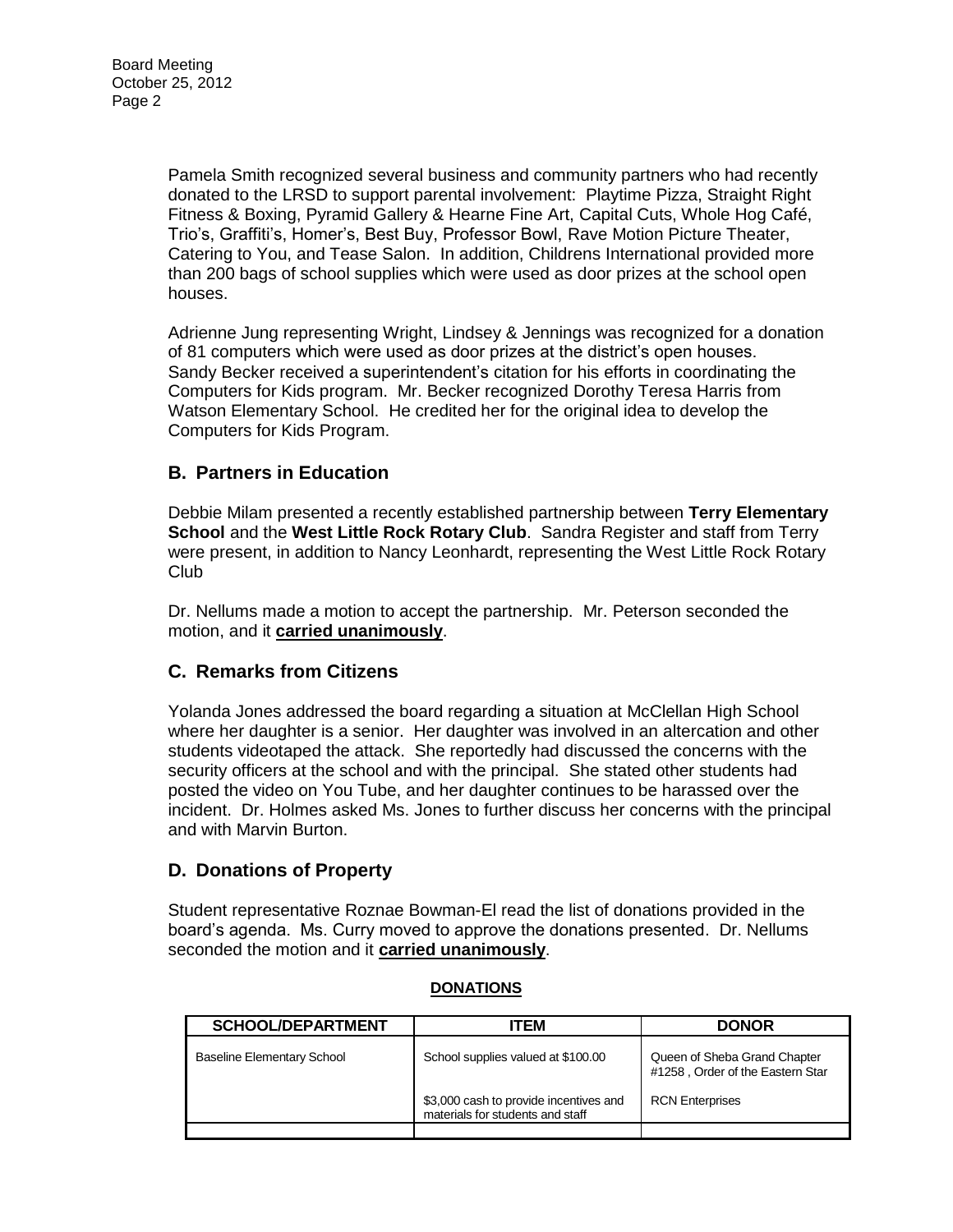| <b>SCHOOL/DEPARTMENT</b>                                   | <b>ITEM</b>                                                                                                                   | <b>DONOR</b>                             |
|------------------------------------------------------------|-------------------------------------------------------------------------------------------------------------------------------|------------------------------------------|
|                                                            |                                                                                                                               |                                          |
| Central High School                                        | \$2,000 cash to the Band Department                                                                                           | Gerald Anderson                          |
|                                                            | \$100 cash to the AVID program                                                                                                | James R. Mitchell, Jr.                   |
|                                                            | \$50 cash to the AVID program                                                                                                 | Mr. & Mrs. Clay Teague                   |
|                                                            | \$1000 cash to the AVID program                                                                                               | Mr. Jeffery T. Lozier                    |
|                                                            | \$100 cash to the AVID Program                                                                                                | Ms. Catherine Meghan Steadman            |
|                                                            | \$5000 cash to purchase computers for<br>the Freshman Academy technology lab                                                  | Mr. Larry E. Lichty, TTEE                |
|                                                            | 70 pair of Under Armour game cleats,<br>valued at \$5,600 to the football<br>program                                          | Mr. Deion Sanders                        |
| Mann Magnet Middle School                                  | \$250.00 cash for Maurice Guest's<br>classroom                                                                                | Entergy Services, Inc.                   |
| McClellan High School                                      | Two Olympus camera bodies, lenses<br>and accessories, valued at<br>approximately \$1,500 to the<br>Journalism Department      | Mr. Jay Hiatt                            |
| Parkview Magnet High School                                | Two Olympus camera bodies, lenses<br>and accessories, valued at<br>approximately \$1,500 to the<br>Journalism Department      | Mr. Jay Hiatt                            |
| Romine Elementary                                          | \$100 cash to purchase student<br>uniforms                                                                                    | Rev. Keith Jackson, Rock Creek<br>Church |
| LRSD Secondary Literacy and Foreign<br>Language Department | 15 Reader's Digest Great Biographies<br>and 9 Reacher's Digest Best Non-<br>Fiction books valued at approximately<br>\$240.00 | Ms. Maxine Kirk                          |

# **E. Little Rock PTA Council**

Mr. Becker provided a reminder of the next PTA Council meeting, November 13 at Otter Creek Elementary School. He reminded PTA units to submit their membership dues to the state by the end of the month.

# **F. Little Rock Education Association**

Cathy Kohler welcomed Mr. Peterson and Ms. Fisken to the board, and congratulated Ms. Curry on her reelection. She thanked the board for allowing her to participate in the goal setting worksession last week as further evidence of continuing on the path of collaboration, cooperation and communication.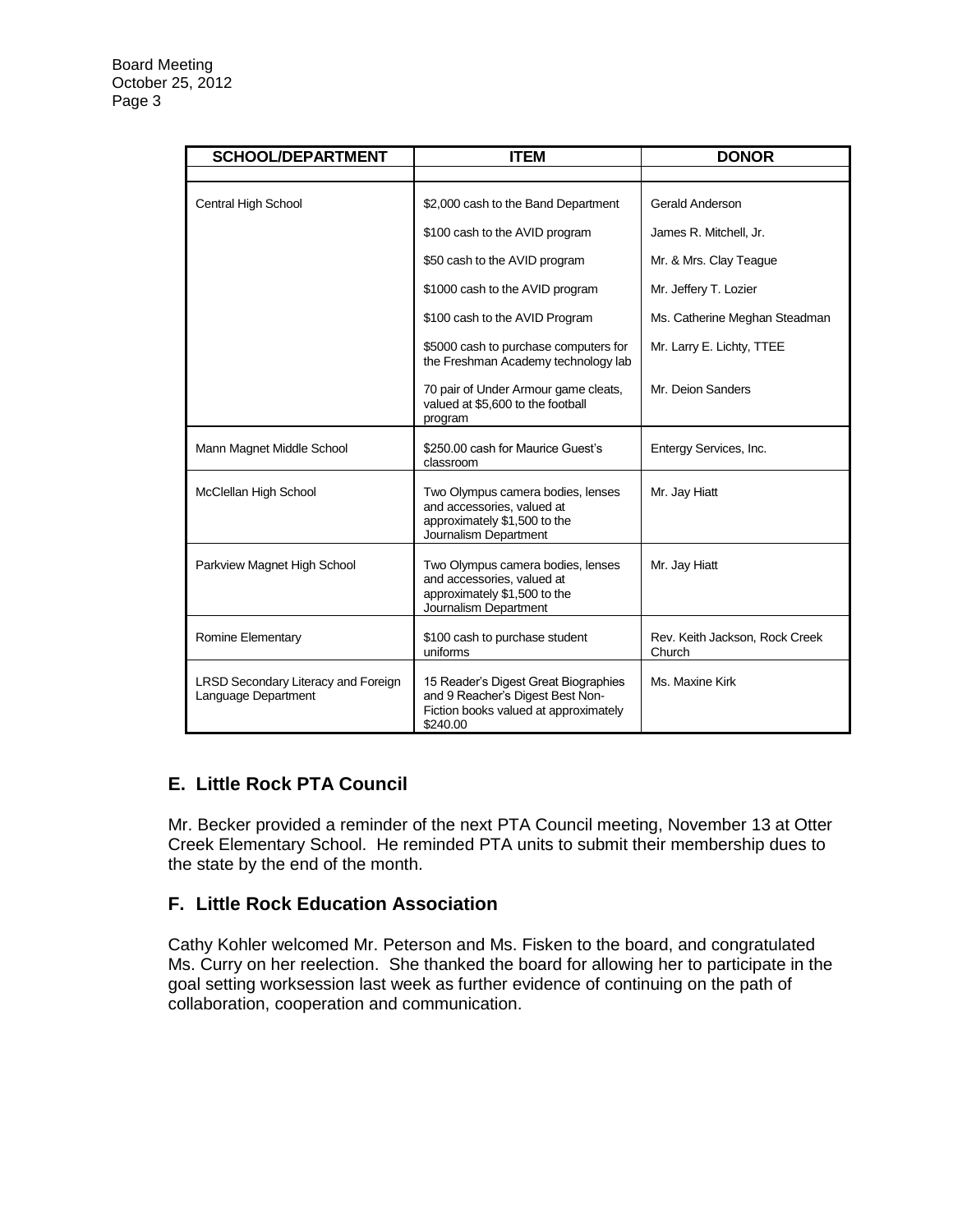### **III. REPORTS AND COMMUNICATIONS**

#### **A. Remarks from Board Members**

Ms. Johnson reminded parents to expect report cards soon, and she encouraged parents to provide support for students who are not doing well in school. She also asked listeners to begin identifying students who will need toys for Christmas, and she noted several agencies and organizations where donations are being accepted.

Ms. Fisken noted this was her first board meeting, and she complimented the support staff for the level of professionalism exhibited by the staff.

Dr. Nellums noted he had visited Gibbs last week and was impressed by the orderly and well organized school environment. He complimented Principal Hobbs, and was impressed with a new classroom teacher who was obviously enthused about her job. He had also visited the J. A. Fair homecoming celebrations and was happy with the high level of parent participation and involvement in the program. He was pleased with the students' orderly and supportive behavior. He thanked Mr. Owah and his staff for their efforts.

Mr. Peterson thanked the audience for supporting him in his election to the board. He reported his 38 years as a teacher and administrator in the LRSD had prepared him to serve in this capacity. He had already visited all the elementary schools in his zone, and was attending PTA meetings and other meetings in his community. He spoke directly to parents who were in attendance at the Romine Elementary PTA meeting, stressing to them to stay involved in the educational process of their children. He said he would continue to work to gain the parents confidence and would encourage more parental involvement in the educational process. He had also visited Felder and had expressed concerns to Dr. Holmes. He was encouraged and promised to work hard to represent the students.

Ms. Curry thanked the people who reelected her to the board and she thanked the two candidates who also ran in the Zone 7 district. She expressed excitement about the goals which had been established in last week's worksession and looked forward to working toward gaining parental support and involvement.

Mr. Adams welcomed Ms. Fisken and Mr. Peterson to the board, and congratulated Ms. Curry on her reelection. He spoke to the importance of board members personally viewing the work done across the district, and the many ways the district staff comes together collaboratively to coordinate all the various activities. He spoke to dispel the perception that the board votes often along split lines. He noted only one incident in the past year where the board voted a split. He stated he was fully committed to providing a collaborative effort in all the issues the board has to address.

Mr. Carreiro announced several bands which are participating in marching contests, including Parkview and Central. All region tryouts have taken place and students from each of the high schools have been selected. There is a presentation on November 17.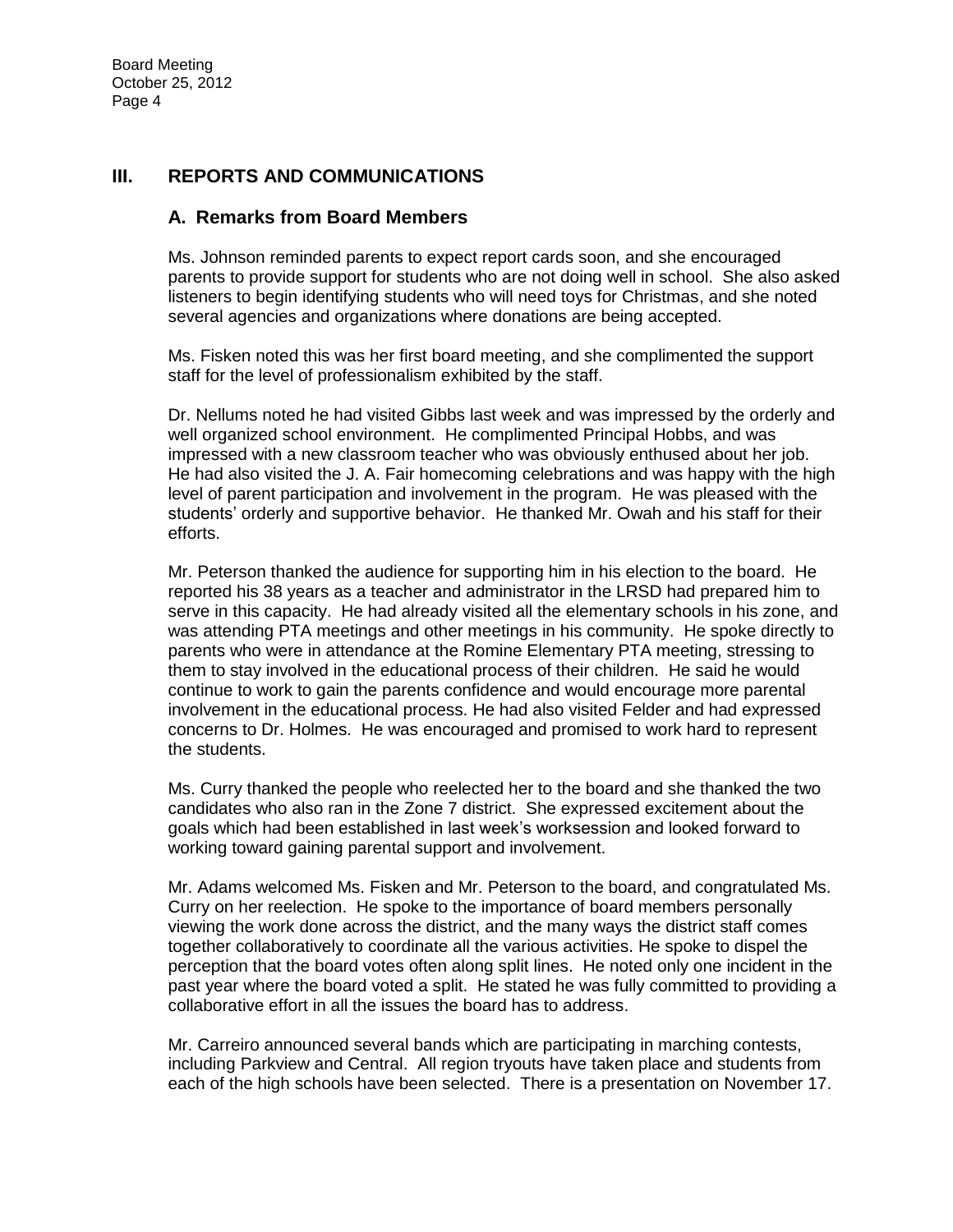Mr. Carreiro gave a tribute to his father, who would have been 84 today. He was a "lifelong learner and good example" who always encouraged him to continue to learn. He spoke about the jobs his father gave him working in a grocery store and the experiences he gained. His father went back to school after he sold the business and finished his doctorate at the age of 67 after having a stroke. He set an example of working with your kids and teaching them something every step of the way.

# **B. 2012-2013 SY / October Enrollment Report**

A brief summary of enrollment statistics was provided in the board's agenda. Additional information and a presentation will be provided in November.

# **C. October 2012 PRE Quarterly Report**

Mr. Glasgow was present at the agenda meeting to respond to questions regarding the October Quarterly report. Karen DeJarnette was in attendance at the board meeting to present the report and answer additional questions.

Dr. Nellums had questions regarding the middle school interventions and asked questions of Dr. Whitehorn regarding how these interventions were being evaluated as to their effectiveness, especially with African American male students. Dr. DeJarnette reviewed the process for conducting surveys and evaluations with the factors going into the development of the assessments. Teachers and staff will be asked to provide input into the process for developing strategies for increased effectiveness. Ms. Johnson asked if the student survey could include an identifier of students who are involved in athletics.

# **D. Informational: Operation Intercept Report**

Dr. Holmes introduced Pamela Smith for a PowerPoint presentation in response to recent news reports of bullying of Latino and African American students in our schools. He stressed that efforts are underway to address and respond to these allegations. Ms. Smith provided a chronological sequence of events related to the Operation Intercept report which was written by Dr. Terry Richard. She reviewed a timeline of the events and the steps taken since the report was brought to the district's attention.

Other staff members who participated in the report included Dr. Sadie Mitchell, Les Taylor, principal of Wakefield, and Shoutell Richardson, principal at Chicot. Both of these schools have a high concentration of Latino students. They have for years had school-based programs and procedures to address concerns and prevent bullying in their schools.

Mr. Taylor reported the importance of remaining engaged with each group of students to encourage communication and prevent bullying. He works with his school staff, counselors and assistant principal, to ensure students remain engaged and parents involved in the school activities.

Dr. Mitchell responded to questions regarding community involvement in resolving bullying issues and strategies being implemented to develop better community collaboration.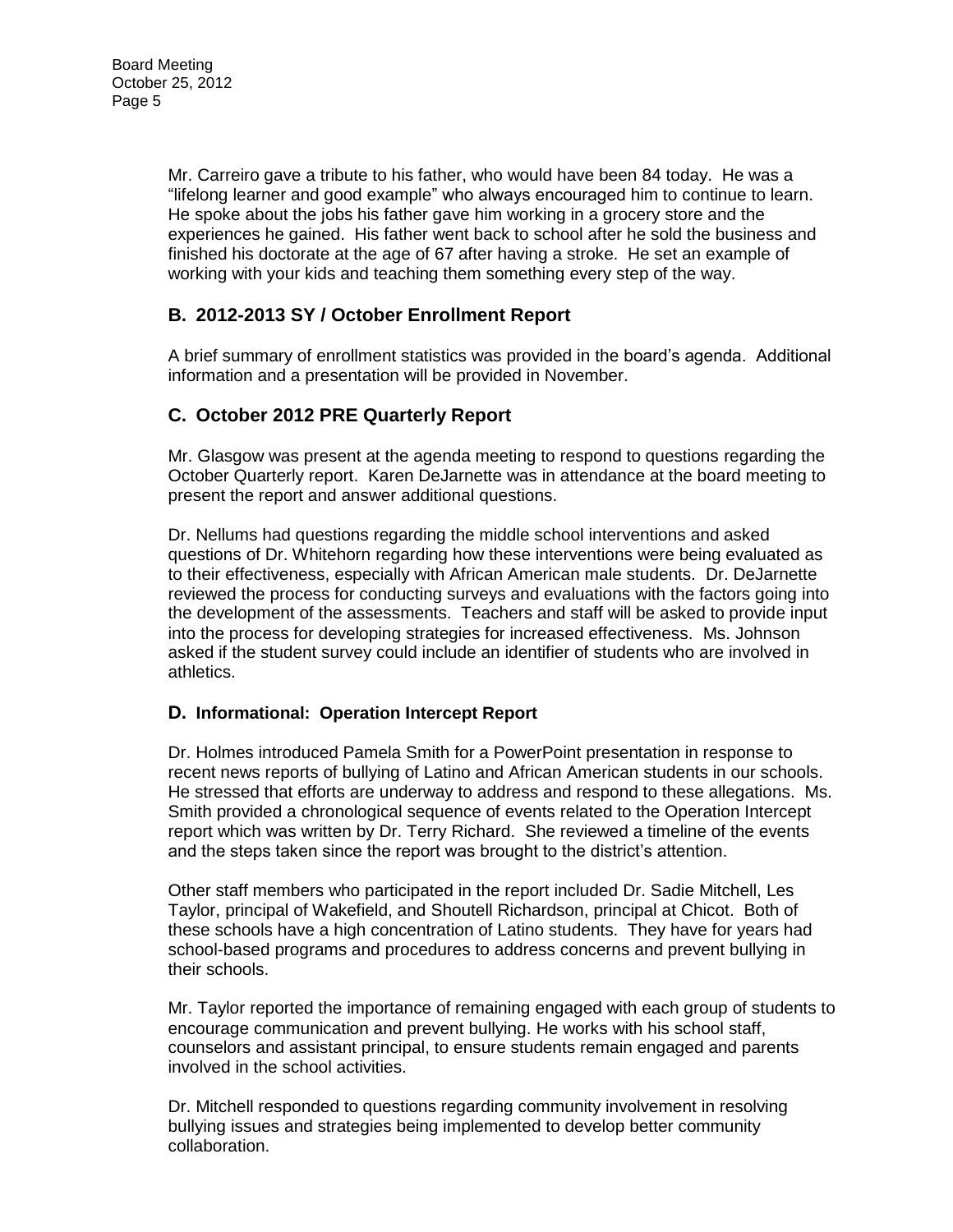Dr. Whitehorn and Mr. Burton discussed secondary level efforts to reduce bullying, utilizing public speakers, heritage month celebrations, and emphasis on equal academic access for Latino students. Ruth Shepherd with Just Communities of Arkansas (JCA) provides anti-bullying programs through access to Anytown and Unitown youth camps. An anti-bullying curriculum is being developed to provide a more cohesive districtwide effort. This effort will be called REACH, *Respect Everyone and their Cultural Heritage*. All communities will be represented on the task force and the first meeting will be held next week.

# **E. Informational: School Improvement Grants Update**

Dr. Holmes introduced Linda Young to review and discuss the four SIG grants in the LRSD: Hall High, Cloverdale Middle, and J. A. Fair High School are in the last year of their three-year grant; McClellan High School, just awarded and in their first year of implementation. Mr. Burton and Dr. Whitehorn reviewed a PowerPoint update on the progress made in the schools during the implementation of the grant.

Conyell Bursac, SIG grant specialist, provided brief background information and introduced school-based support personnel who implement and coordinate the programs:

- *Trinity Bennett, Ahmad Martin, Melba Carter, Tracy Mason, and Shirley Forehand from Hall High School*
- *Wanda Ruffins and Dr. Angela Seay from Cloverdale Middle School*
- Jeremy Owoh and Deidra Kearney from J. A. Fair High School, and
- *Shirley Ferguson, Carla Harris, and Cassandra Stauder from McClellan High School.*

# **F. Internal Auditors Report**

Mr. Becker's report was provided in the board's agenda. He announced again a reminder of October 6 as the next Computer Power Day.

# **IV. APPROVAL OF ROUTINE MATTERS**

# **A. Minutes**

Minutes from the regular board meeting held on September 27 and from a special meeting held on October 11 were presented for review and approval. Ms. Fiskin made a motion to approve the minutes; Mr. Peterson seconded the motion and it **carried unanimously**.

# **V. BOARD POLICY AND REGULATIONS REVIEW**

#### **A. Policy Revision – Second Reading: JLCD Administering Medications to Students**

The existing policy JLCD required revision to address the administration of certain medications such as Glucagon and Epipen injectables and other narcotic pain medications during the school day. The policy was approved on first reading at the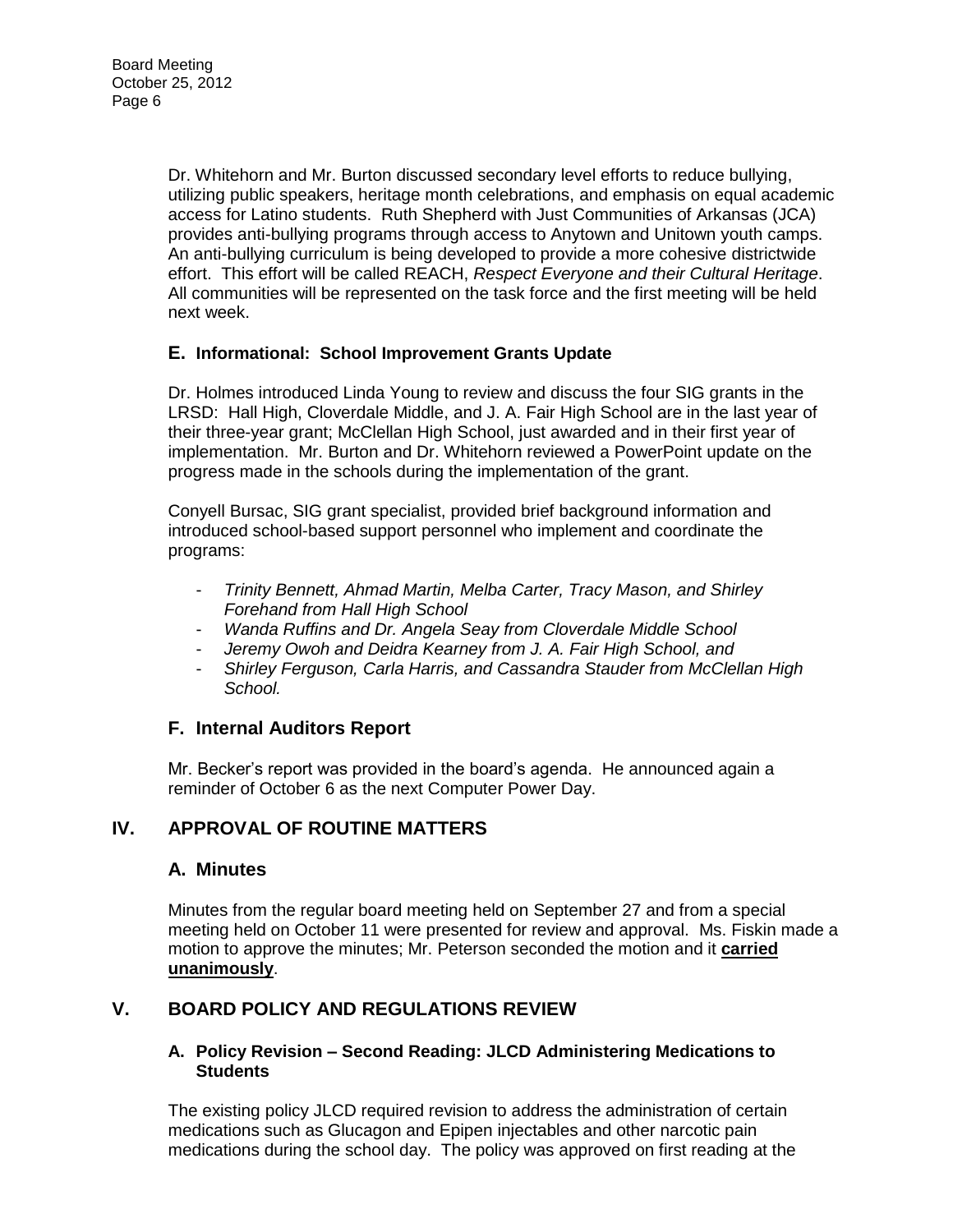September meeting of the board. Ms. Curry made the motion to approve JLCD on second reading. Dr. Nellums seconded the motion and it **carried unanimously**.

#### **B. Policy Revision – First Reading: IKF General Education Graduation Requirements and IKEC – Award of Credit**

The existing policy IKF General Education Graduation Requirements required an update to include the state Smart Core graduation requirements as specified by the Arkansas Department of Education on-campus standards review (OSR) process. The revised policy IKF now includes the state Smart Core graduation requirements and the district's graduation requirements. The state's Smart Core includes a minimum of 22 units for graduation and the district's graduation requirements include four additional units for a total of 26 units for graduation.

Revised policy IKEC includes specified numbers of credits to be granted for high school courses. The policy was previously revised in June 2002. Regulation IKEC-R2 is provided in this agenda under the item listing various regulations for board review and discussion.

Mr. Glasgow presented the recommended policy revisions and recommended board approval. Ms. Fisken made a motion to approve on first reading. Ms. Curry seconded the motion, and it **carried unanimously**.

#### **C. Regulation Revisions: IHBDA-R2 Academic Improvement Plans R2 – Approval of New Courses: IKA-R Nine-Week/Semester/Yearly Gradaing Procedures; IKE-R Promotion, Acceleration, Retention and Administrative Placement of Students, Pre K-12; ID-R**

Revisions to regulations provide necessary updates and alignment with state regulations, current district practices and identification of administrative personnel responsible for implementing related instructional tasks. Changes in the district's middle school schedule are reflected in the revised regulations, as well as requirements for posting grades on Edline at the elementary level, updates to elementary grading practices, and various other regulations related to specifications in the number of credits granted for correspondence courses, guidance and updates on end of course exams and emphasis on the scope of required activities. No action was required.

# **VI. GOVERNMENT AND PUBLIC AFFAIRS**

# **A. Board Goals for 2012-2013**

Mr. Carreiro presented a recommendation for adoption of the board's goals which were developed in a worksession on October 18, 2012. He requested a motion to suspend the rules to add the item to the action agenda. Ms. Curry moved to suspend the rules; Mr. Peterson seconded the motion, and it **carried unanimously**.

Dr. Nellums made a motion to approve the goals as presented; Ms. Johnson seconded the motion.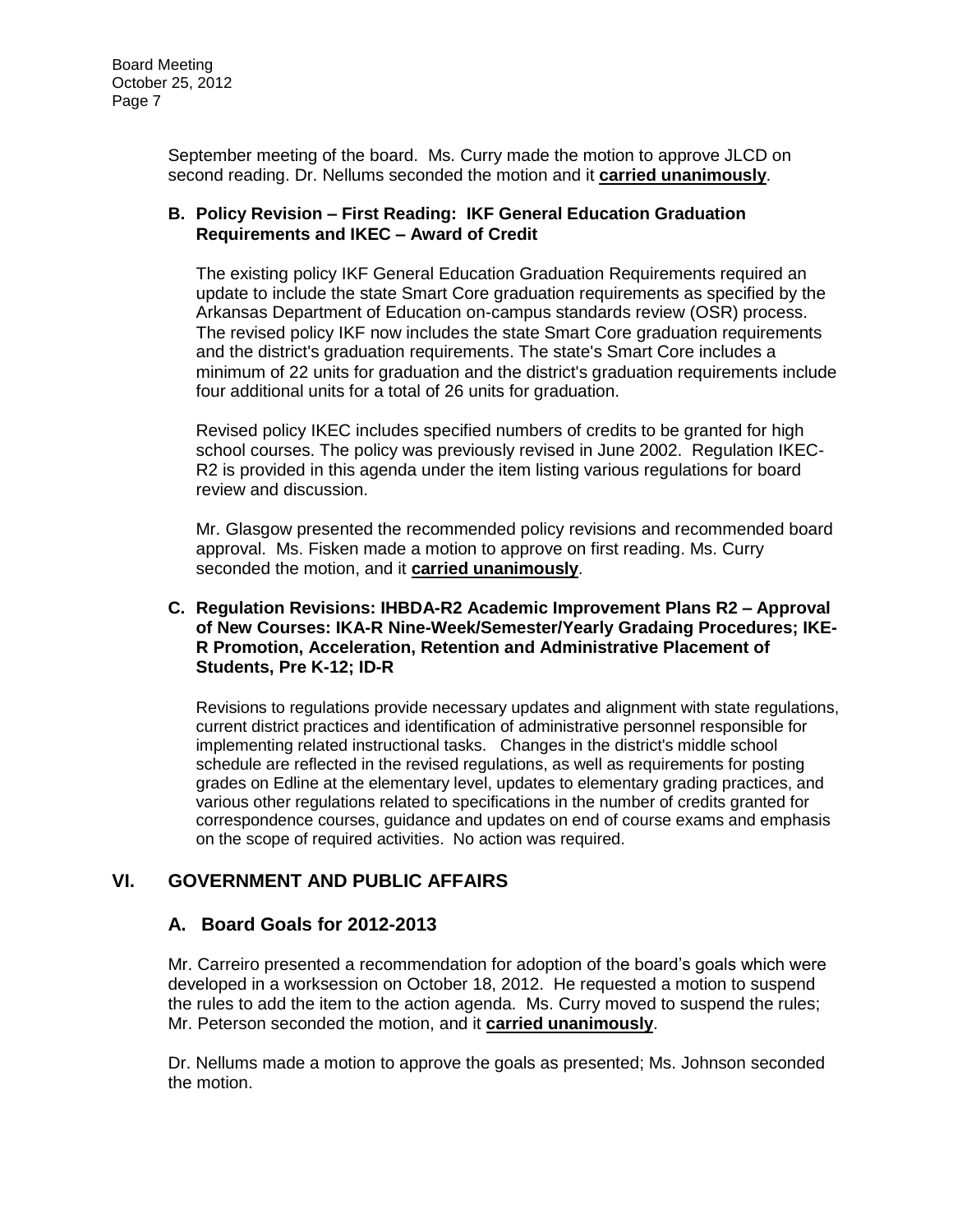After a brief discussion, a motion to amend was made by Mr. Adams to include the addition of mathematics as a measureable objective under goal 5. The intent is to include proficiency in reading and math by the third grade. Dr. Nellums seconded the motion to amend, and the motion **carried unanimously**. The main motion to adopt the goals as amended **carried unanimously**.

# **B. Board Reorganization and Election of Officers**

Arkansas statues require reorganization of the board and election of officers at the first meeting following the annual school elections.

Mr. Carreiro opened the floor for nominations for the office of secretary. Ms. Curry nominated Ms. Johnson. There were no other nominations, and Ms. Johnson was **unanimously elected** as secretary.

The floor was opened for nominations for the office of vice president; Dr. Nellums nominated Mr. Peterson; Mr. Peterson declined the nomination. Ms. Curry nominated Mr. Adams for the position of Vice President. Mr. Adams was **elected 6-1**, with Dr. Nellums abstaining.

The floor was opened for nominations open for the office of president. Dr. Nellums nominated Ms. Curry. There were no other nominations, and Ms. Curry was **unanimously elected**.

# **VII. HUMAN RESOURCES**

# **A. Personnel Changes**

Routine personnel changes were provided in the board's agenda. Mr. Carreiro moved to approve; Dr. Nellums seconded the motion and it **carried unanimously**.

# **VIII. FINANCE & SUPPORT SERVICES**

# **A. Budget Update**

Jean Ring was present to respond to questions from the board. No action was required.

# B. **July – September 2012 Financial Statements**

Three months of financial statements were provided as part of the board's agenda. There were no questions.

# **IX. CLOSING REMARKS**

Mr. Burton announced upcoming dates for ACT predictability testing,  $8<sup>th</sup>$  grade EXPLORE and 10<sup>th</sup> grade PLAN.